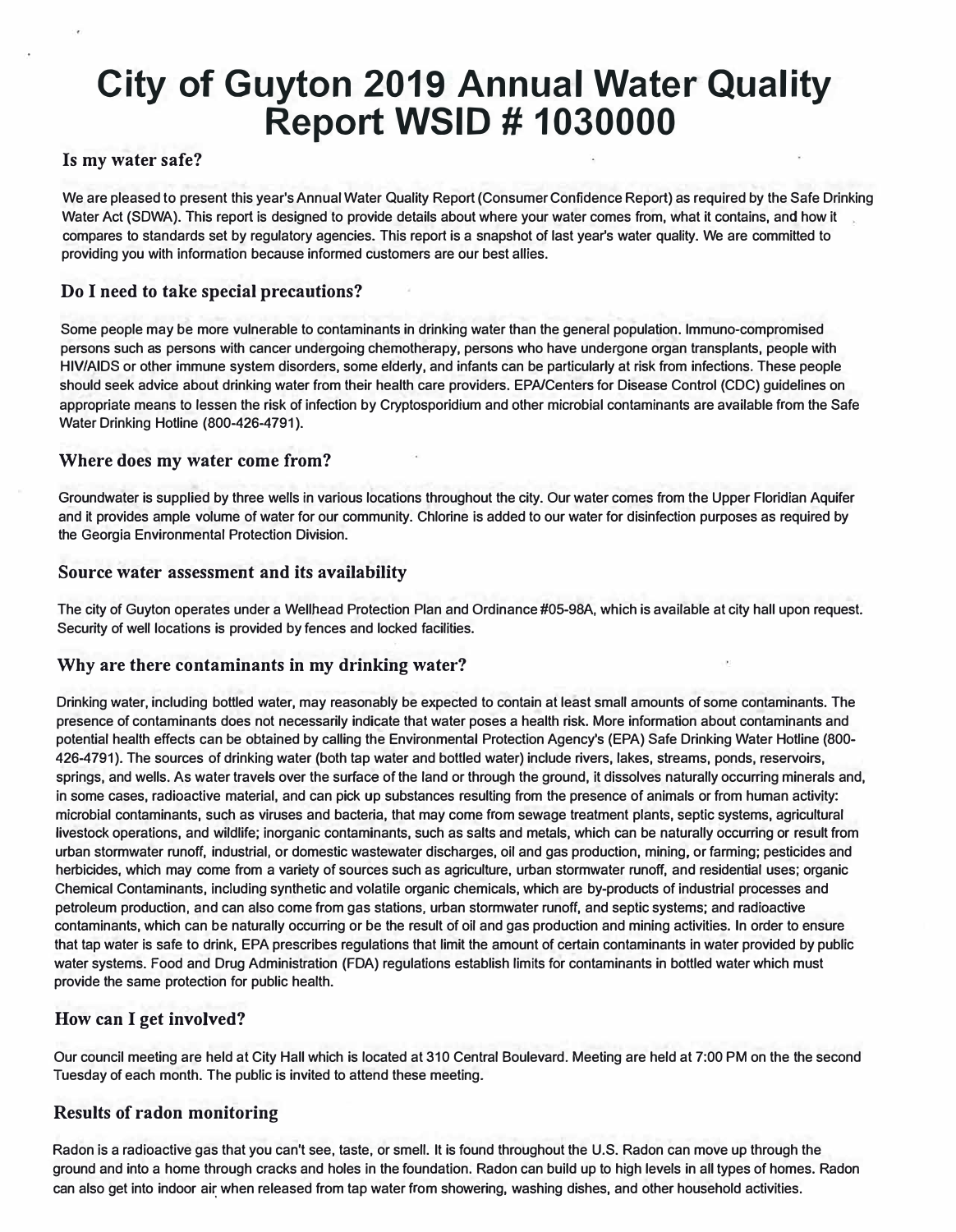Compared to radon entering the home through soil, radon entering the home through tap water will in most cases be a small source of radon in indoor air. Radon is a known human carcinogen. Breathing air containing radon can lead to lung cancer. Drinking water containing radon may also cause increased risk of stomach cancer. If you are concerned about radon in your home, test the air in your home. Testing is inexpensive and easy. Fix your home if the level of radon in your air is 4 picocuries per liter of air (pCi/L) or higher. There are simple ways to fix a radon problem that aren't too costly. For additional information, call your state radon program or call EPA's Radon Hotline (800-SOS-RADON).

# **Additional Information for Lead**

If present, elevated levels of lead can cause serious health problems, especially for pregnant women and young children. Lead in drinking water is primarily from materials and components associated with service lines and home plumbing. City of Guyton is responsible for providing high quality drinking water, but cannot control the variety of materials used in plumbing components. When your water has been sitting for several hours, you can minimize the potential for lead exposure by flushing your tap for 30 seconds to 2 minutes before using water for drinking or cooking. If you are concerned about lead in your water, you may wish to have your water tested. Information on lead in drinking water, testing methods, and steps you can take to minimize exposure is available from the Safe Drinking Water Hotline or at http://www.epa.gov/safewater/lead.

# **Water Quality Data Table**

In order to ensure that tap water is safe to drink, EPA prescribes regulations which limit the amount of contaminants in water provided by public water systems. The table below lists all of the drinking water contaminants that we detected during the calendar year of this report. Although many more contaminants were tested, only those substances listed below were found in your water. All sources of drinking water contain some naturally occurring contaminants. At low levels, these substances are generally not harmful in our drinking water. Removing alI contaminants would be extremely expensive, and in most cases, would not provide increased protection of public health. A few naturally occurring minerals may actually improve the taste of drinking water and have nutritional value at low levels. Unless otherwise noted, the data presented in this table is from testing done in the calendar year of the report. The EPA or the State requires us to monitor for certain contaminants less than once per year because the concentrations of these contaminants do not vary significantly from year to year, or the system is not considered vulnerable to this type of contamination. As such, some of our data, though representative, may be more than one year old. In this table you will find terms and abbreviations that might not be familiar to you. To help you better understand these terms, we have provided the definitions below the table.

|                                                                                                                   | <b>MCLG</b>             | MCL,      | <b>Detect</b><br>In        |           | Range         |                |                  |                                                                                                                                 |
|-------------------------------------------------------------------------------------------------------------------|-------------------------|-----------|----------------------------|-----------|---------------|----------------|------------------|---------------------------------------------------------------------------------------------------------------------------------|
| <b>Contaminants</b>                                                                                               | or<br><b>MRDLG MRDL</b> | TT, or    | Your<br>Water   Low   High |           |               | Sample<br>Date | <b>Violation</b> |                                                                                                                                 |
|                                                                                                                   |                         |           |                            |           |               |                |                  | <b>Typical Source</b>                                                                                                           |
| <b>Disinfectants &amp; Disinfection By-Products</b>                                                               |                         |           |                            |           |               |                |                  |                                                                                                                                 |
| (There is convincing evidence that addition of a disinfectant is necessary for control of microbial contaminants) |                         |           |                            |           |               |                |                  |                                                                                                                                 |
| Chlorine (as Cl2)<br>(ppm)                                                                                        | 4                       | 4         | 1.2                        | .20       | 2.2           | 2019           | <b>No</b>        | Water additive used to control microbes                                                                                         |
| <b>TTHMs</b> [Total<br>Trihalomethanes]<br>(ppb)                                                                  | <b>NA</b>               | 80        | 2.9                        | <b>NA</b> | <b>NA</b>     | 2019           | <b>No</b>        | By-product of drinking water disinfection                                                                                       |
| <b>Inorganic Contaminants</b>                                                                                     |                         |           |                            |           |               |                |                  |                                                                                                                                 |
| Fluoride (ppm)                                                                                                    | 4                       | 4         | $\cdot$                    | .4        | $\mathbf{.4}$ | 2018           | No               | Erosion of natural deposits; Water additive<br>which promotes strong teeth; Discharge<br>from fertilizer and aluminum factories |
| <b>Microbiological Contaminants</b>                                                                               |                         |           |                            |           |               |                |                  |                                                                                                                                 |
| <b>Total Coliform</b><br>(RTCR)                                                                                   | <b>NA</b>               | <b>TT</b> | <b>NA</b>                  | <b>NA</b> | <b>NA</b>     | 2019           | <b>No</b>        | Naturally present in the environment                                                                                            |
| <b>Radioactive Contaminants</b>                                                                                   |                         |           |                            |           |               |                |                  |                                                                                                                                 |
| Radium (combined<br>226/228) (pCi/L)                                                                              | $\mathbf{0}$            | 5         | 1.15                       | <b>NA</b> | 1.15          | 2015           | <b>No</b>        | Erosion of natural deposits                                                                                                     |